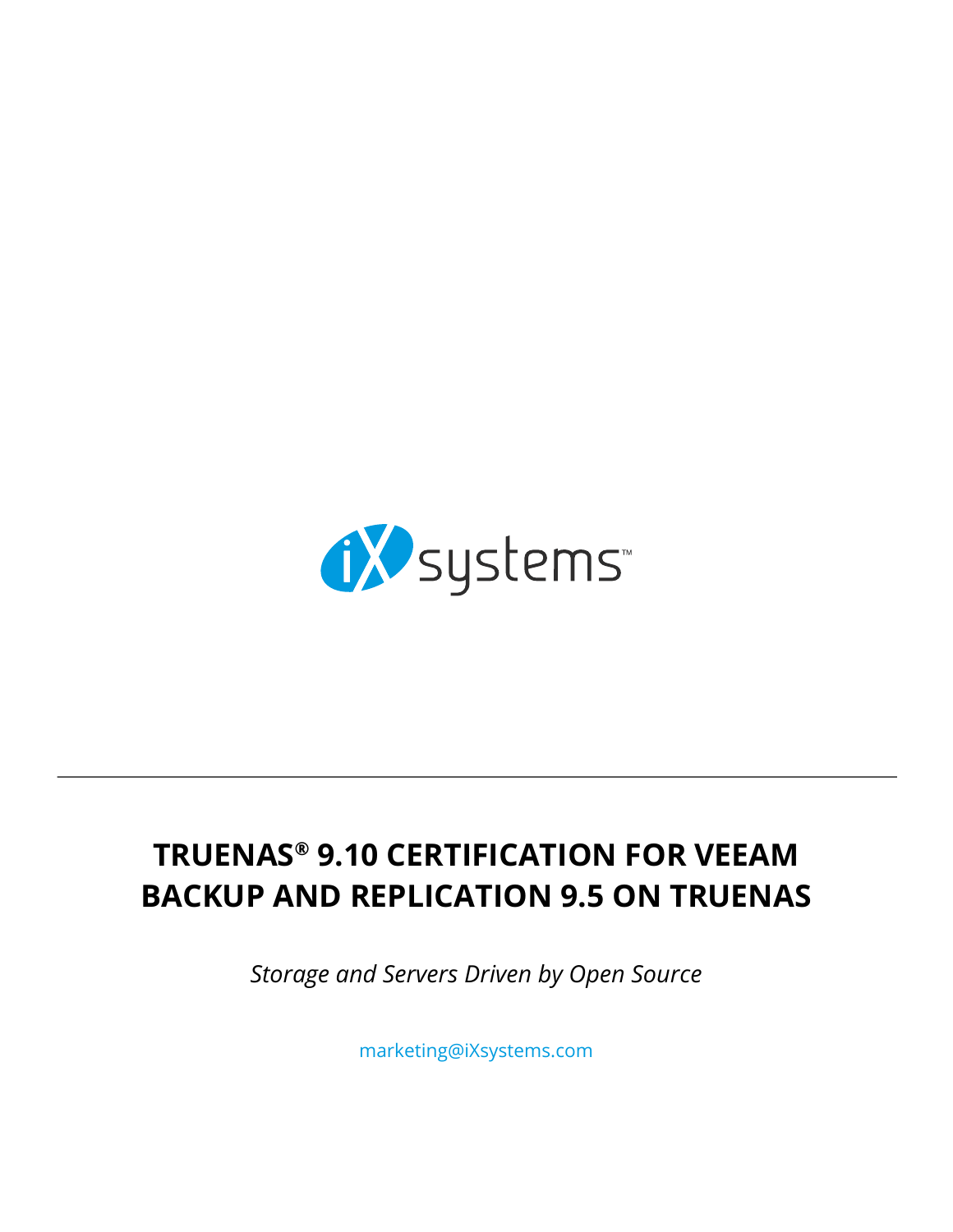# **CONTENTS**

- [1 Introduction and Executive Summary](#page-2-0)
- [2 Test Setup](#page-2-0)
	- [2.1 Environment](#page-3-0)
		- [2.1.1 Backup Image Repository](#page-3-0)
		- [2.1.2 VMware Servers](#page-3-0)
		- [2.1.3 VM Repository](#page-3-0)
		- [2.1.4 Networking](#page-3-0)
- [3 Software](#page-3-0)
- [4 Setup Topology](#page-4-0)
- [5 Test Results](#page-5-0)
- [6 Summary](#page-8-0)

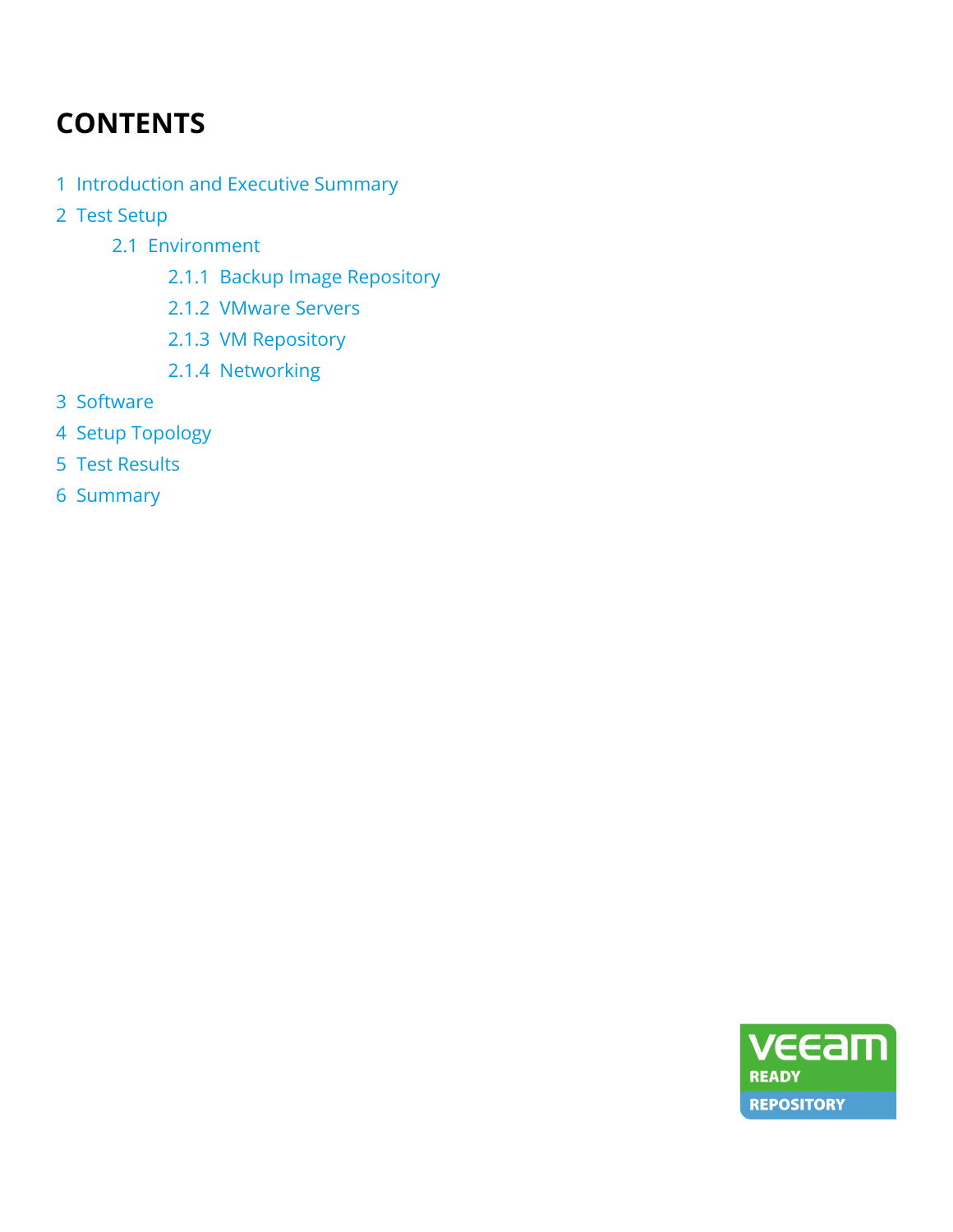## <span id="page-2-0"></span>**1 INTRODUCTION AND EXECUTIVE SUMMARY**

iXsystems, the world's leader in Open Source software-defined storage software, certified the TrueNAS Z-product line running [TrueNAS](https://www.ixsystems.com/truenas/) version 9.10 on Veeam Backup and Replication 9.5 for VMware. This certification, defined and awarded by Veeam, covers all the TrueNAS Z30 and TrueNAS Z35 as well as the TrueNAS Z50 TrueFlash All-Flash storage array.

This certification tests the speed and power of the data storage repository using testing methodology for Full Backups, Full Restores, Synthetic Full Backups, and Instant VM Recovery from within the Veeam Backup and Recovery environment.

iXsystems conducted the tests within their own labs, guided by the "Performance Testing Guide for Backup Storage" document provided by Veeam for this self-certification testing. This document details a test environment configuration along with specific goals for each test performed to achieve certification status. Veeam reviews the submitted results and awards the certification based on successful completion within their specific testing parameters.

This white paper describes the testing environment, both hardware and software, the tests, and test results.

### **2 TEST SETUP**

The minimum test environment for the Veeam Backup and Replication Certification tests defined by the Veeam "Performance Testing Guide for Backup Storage" is as follows:

| Virtual infrastructure                         |                                                                                                                                                                                                                                  |  |  |  |
|------------------------------------------------|----------------------------------------------------------------------------------------------------------------------------------------------------------------------------------------------------------------------------------|--|--|--|
| <b>Platform</b>                                | vSphere4.1 or giher (vCenter is optional)                                                                                                                                                                                        |  |  |  |
| <b>Compute requirements</b>                    | <b>CPU:</b> Modern 64 bit processor - 8 cores<br>Memory: 50 GB RAM                                                                                                                                                               |  |  |  |
| <b>Primary VM storage</b>                      | Any storage listed on VMware's hardware compatibility list for current vSphere versions,<br>provisioned for the ESXi host                                                                                                        |  |  |  |
| <b>Veeam Backup &amp; Replication Server</b>   |                                                                                                                                                                                                                                  |  |  |  |
| <b>Compute and networking requirements</b>     | <b>CPU:</b> Modern 64 bit processor (6 cores minimum)<br>Memory: 18 GB RAM<br>HDD: 40 GB<br>Primary and backup storage network access: 8 Gb FC or 10 GbE<br>Management network: 1 GbE with connectivity to vCenter or ESXi hosts |  |  |  |
| <b>Server OS</b>                               | Virtualized 64 bit Microsoft Windows 2008 R2 SP1 Standard or higher                                                                                                                                                              |  |  |  |
| <b>Veeam Software</b>                          | Veeam Backup & Replication (latest version)                                                                                                                                                                                      |  |  |  |
| <b>Test virtual machines</b>                   |                                                                                                                                                                                                                                  |  |  |  |
| <b>Backup and VM restore performance tests</b> | Veeam supplied backup of a Linux test VM                                                                                                                                                                                         |  |  |  |
| <b>Instant VM Recovery</b>                     | 8 - Windows Server 2008 R2 SP1 Standard VMs or higher                                                                                                                                                                            |  |  |  |
| <b>Test software</b>                           | iometer installed on one Windows Server test VM (ICF config file will be provided)                                                                                                                                               |  |  |  |

These are the minimum requirements. Our test environment exceeded these minimums and are detailed below.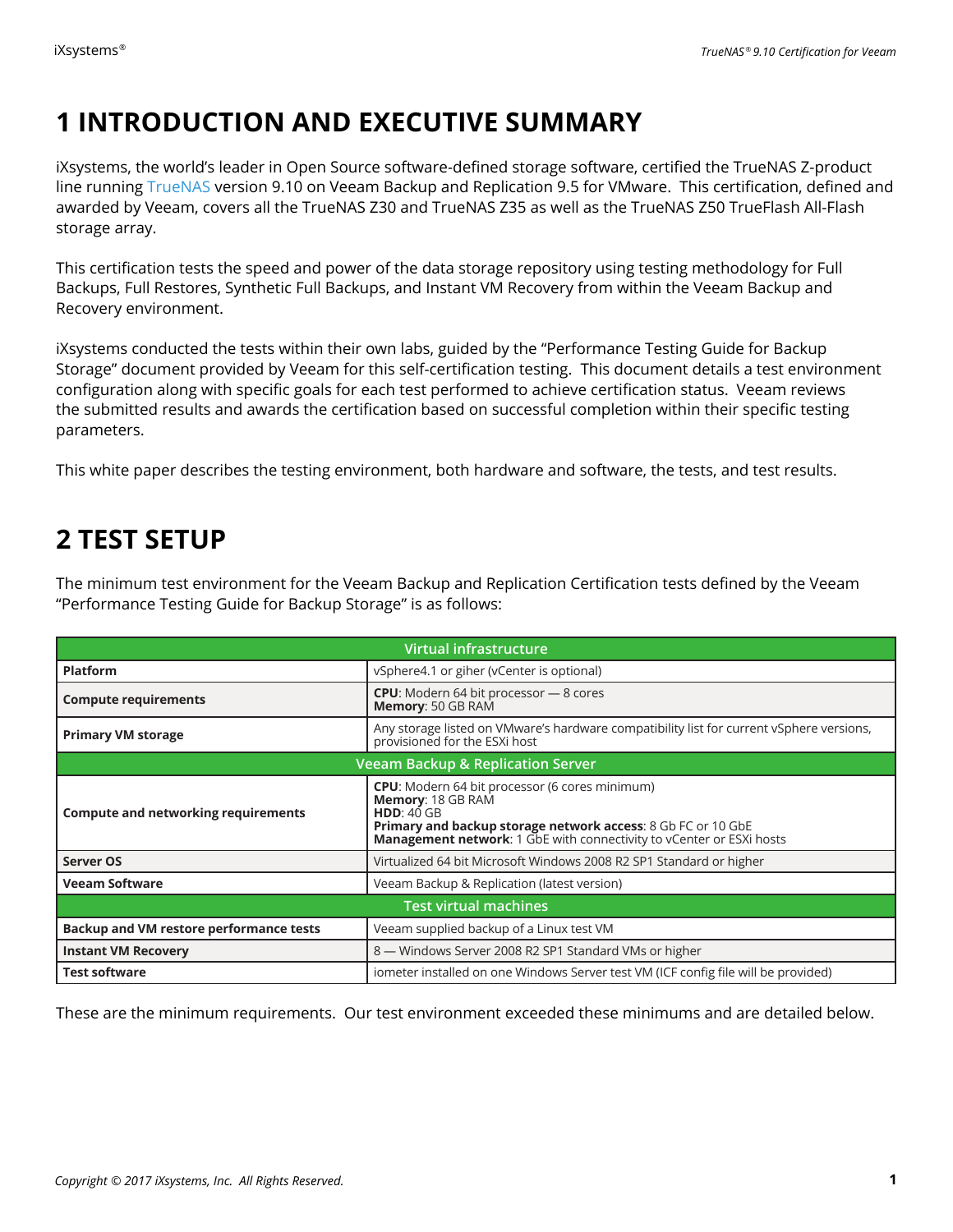### <span id="page-3-0"></span>**2.1 ENVIRONMENT**

#### *2.1.1 BACKUP IMAGE REPOSITORY*

TrueNAS Z20 Hybrid Storage array with 14 x 1.2 TB dual-port SAS drives configured into 7 x RAID 10 mirrors, 1 x 100 GB SAS SSD for write caching, 1 x 400 GB SAS SSD for read caching, Intel x540-T2 NIC. This is where the Veeam server writes and reads its backup and restore data.

#### *2.1.2 VMWARE SERVERS*

2 x Nodes ASRock 2U4N-F, each with 2 x Intel® Xeon® CPU E5-2695 v4 @ 2.10GHz (36 total cores), 64 GB DDR RAM, 4 x 1.8 TB SATA drives, Intel x540-T2 NIC. These servers ran all the virtual machines, including the Windows 2012 R2 server that ran the Veeam Backup and Replication 9.5 servers. In addition, the VMware servers locally stored the test Windows servers and the vCenter server VM.

#### *2.1.3 VM REPOSITORY*

iXsystems FreeNAS All-Flash Array with 24 x 240 Gb SATA SSDs configured into 12 x RAID 10 mirrors, Intel x540-T2 NIC. This storage device stored all the Linux test VMs that were backed up and recovered for these certification tests.

#### *2.1.4 NETWORKING*

Storage network: Arista 7050T-64 10GbE Switch. Management Network: Juniper EX2200 1GbE Switch.

### **3 SOFTWARE**

- TrueNAS 9.10.2-U1
- FreeNAS 9.10.2-U2
- VMware ESXi, 6.5.0, 4887370
- VMware vCenter Server 6.5 running as a VM
- Veeam Server and Proxy VM
	- Windows Server 2012
	- Veeam Backup and Replication 9.5.0.823
- Veeam Test VMs
	- 100 GB VMs The test environment included a Test Appliance provided by Veeam that was imported four separate times to create four test VMs that are each populated with 100 GB of data via a process initiated on each VM.
	- Windows VMs For the Instant Recovery test, eight Windows 2012 R2 servers were installed as VMs. One of the server instances contained IOMeter as per the Veeam Performance Testing Guide for Backup Storage requirements.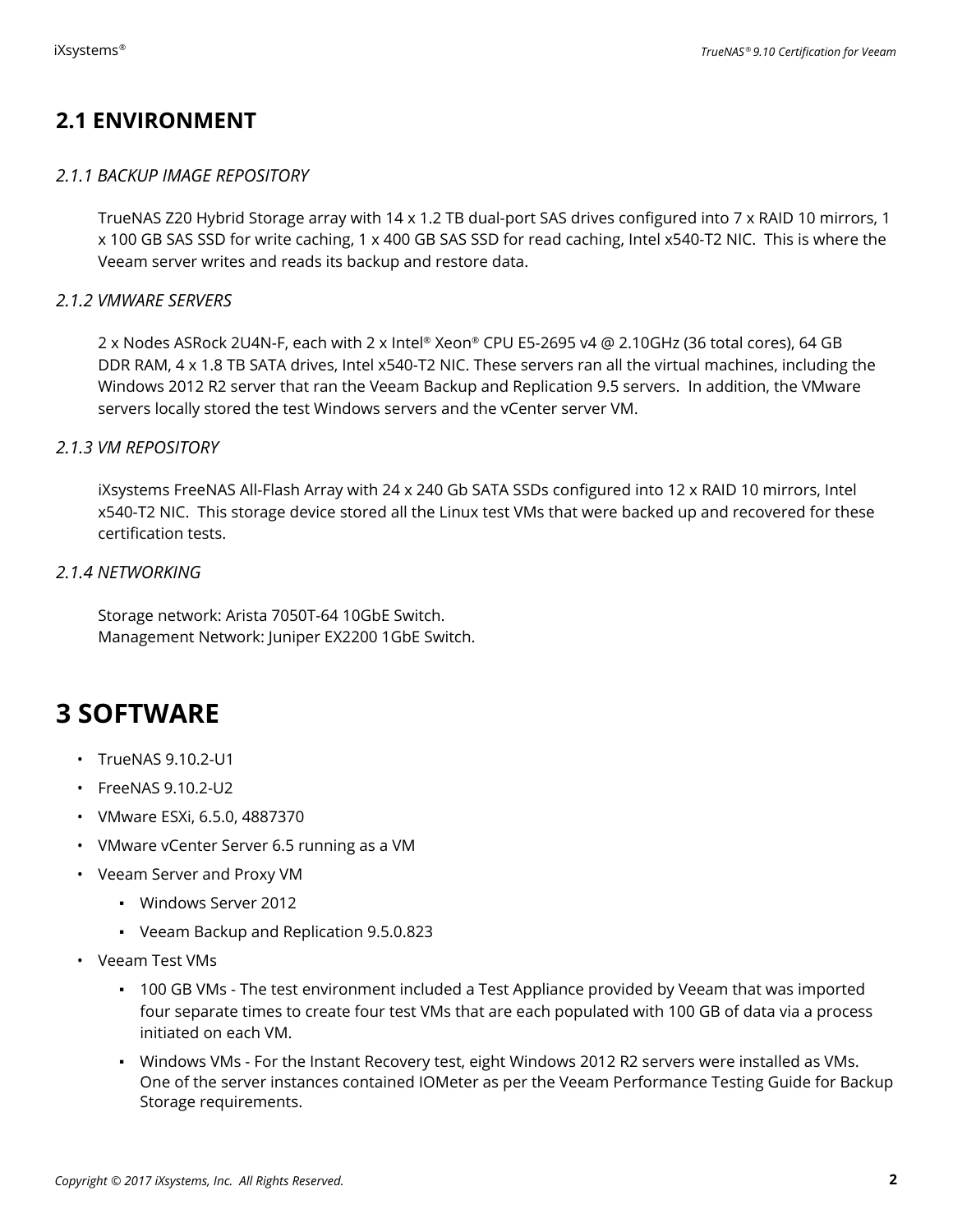## <span id="page-4-0"></span>**4 SETUP TOPOLOGY**

The networking topology is detailed below.



Each of the ESXi servers and the FreeNAS and TrueNAS storage arrays utilized a single 10GbE connection for the storage network.



### Storage and Datastore Topology

The FreeNAS All-Flash Array has four LUNs, each LUN presented to an ESXi server as an iSCSI datastore and dedicated to one each of the four 100 GB test VMs. Two of the test VMs are running on ESXi Server 1, and the other two test VMs are running on ESXi Server 2.

ESXi Server 1 runs the vCenter Server VM, the Veeam Server VM running on top of Windows Server 2012 R2, and four of the eight Windows Server test VMs. All virtual machines are stored on the local HDDs that are installed on ESXi Server 1.

ESXi Server 2 runs the Veeam Proxy Server VM, running on top of Windows Server 2012 R2, and the other four Windows Server Test VMs. All virtual machines are stored on the local HDDs that are installed on ESXi Server 2.

The TrueNAS Hybrid storage array has four LUNs, all presented via iSCSI to the Veeam Backup server VM as Veeam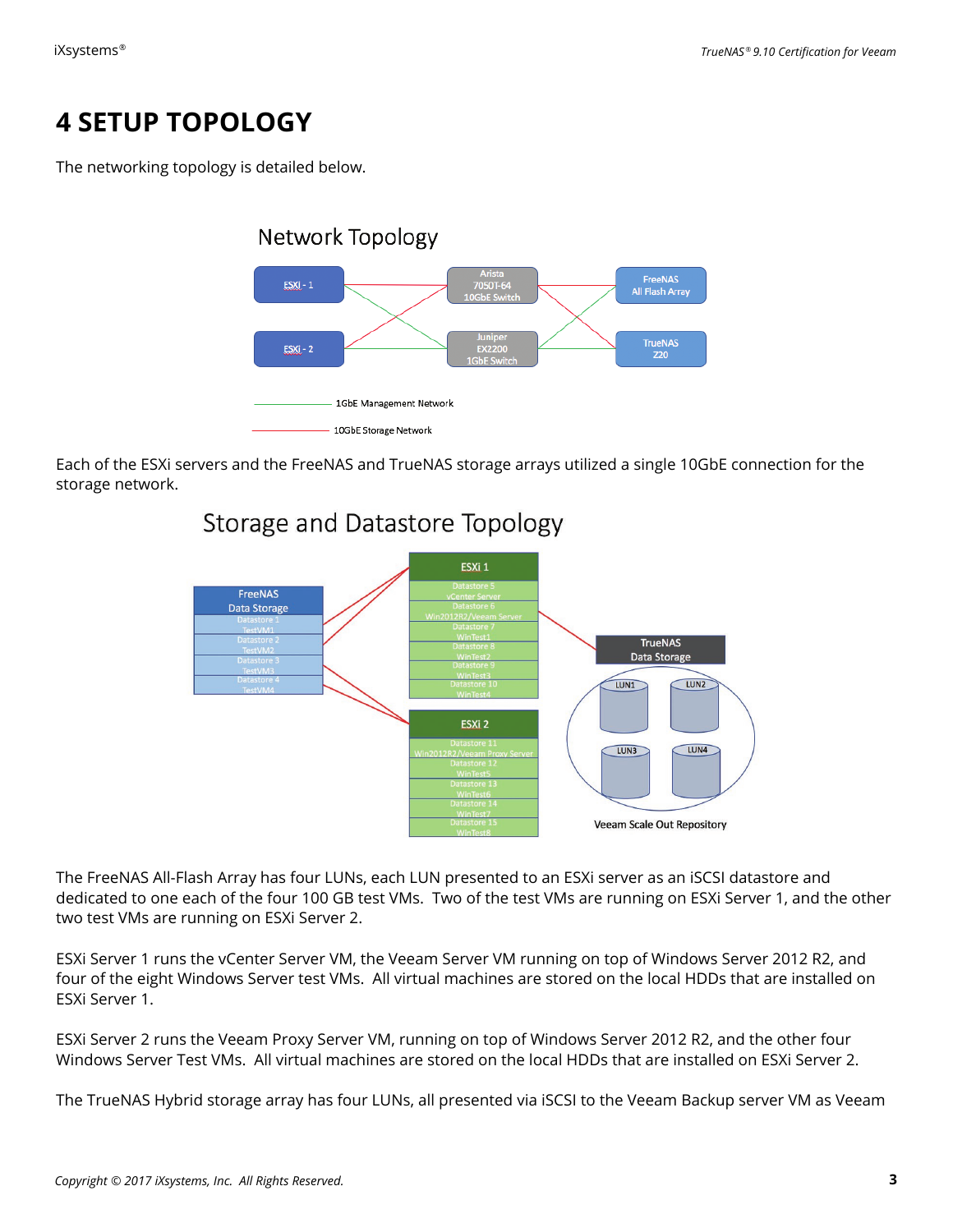<span id="page-5-0"></span>Backup Repositories. From within the Veeam Backup Servers, the backup repositories are collected together to create a single Scale-Out Repository.

## **5 TEST RESULTS**

• Test 1 - Full Backup

From the Veeam "Performance Testing Guide for Backup Storage" guide: "The full backup test consists of measuring the time required to back up the test VMs to the storage device and confirms that the storage meets the minimum requirements for data ingestion."

The setup for this test includes creation of the Veeam test VMs. Veeam provides a ready-to-use test VM to facilitate the certification process to ensure the results are consistent across all tested storage.

The VM is a basic Linux VM and is included with the certification kit from Veeam. Setup the Veeam Backup Server, import the test VM into Veeam Backup and Replication, then restore it to the test virtual infrastructure. Detailed instructions are included with the performance testing guide.

The process calls for the creation of four of the Linux test VMs. Once created, the test VMs are populated with 100 GB of randomly generated data. The test VMs have a simple application that creates this data.

| Init<br>Initialize disk with random data<br>Increment<br>Add incremental changes to disk<br>Perform disk activity<br>Emulate |
|------------------------------------------------------------------------------------------------------------------------------|
|------------------------------------------------------------------------------------------------------------------------------|

Once the environment is ready, a backup job is created and executed to backup all four 100 GB test VMs using the standard Veeam process which is documented in the certification guide. The full backup must complete within 30 minutes to pass the standards for this test. Our testing completed in 14:54 minutes to pass the full backup test, exceeding the standard by 51%.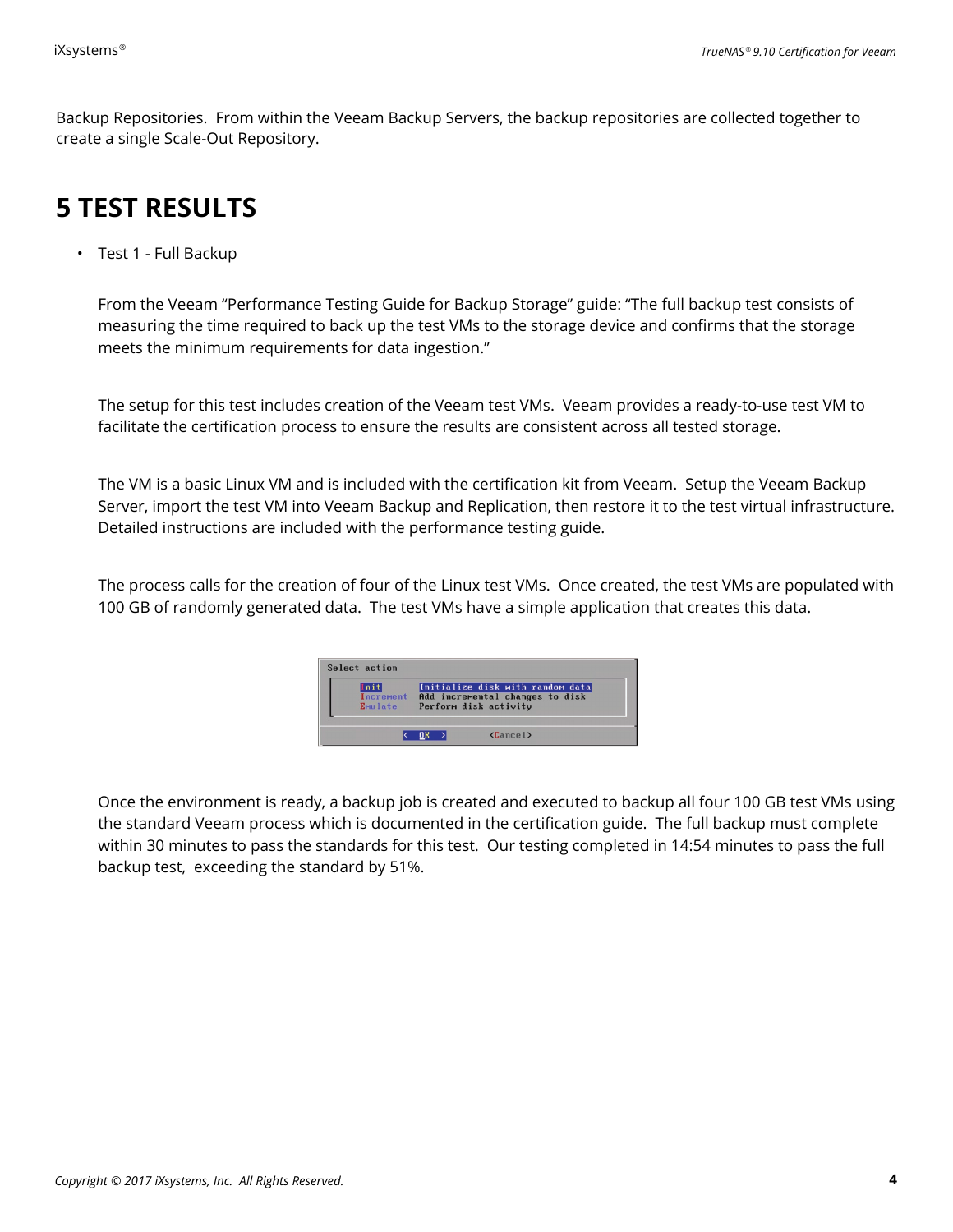The image below is the screen capture from the Veeam console verifying the completion of the full backup test with the reported results.

| <b>SUMMARY</b>   |                | <b>DATA</b>                                                                                        |                                      | <b>STATUS</b> |   |
|------------------|----------------|----------------------------------------------------------------------------------------------------|--------------------------------------|---------------|---|
| Duration:        | 0:14:54        | Processed:                                                                                         | 400.2 GB (100%)                      | Success:      | 4 |
| Processing rate: | 537 MB/s       | Read:                                                                                              | 400.2 GB                             | Warnings:     | 0 |
| Bottleneck:      | Source         | Transferred:                                                                                       | 401.7 GB $(1x)$                      | Errors:       | 0 |
| <b>NAME</b>      | <b>STATUS</b>  | <b>ACTION</b>                                                                                      |                                      |               |   |
| TestVM1          | Success        |                                                                                                    | Job started at 3/24/2017 5:05:55 PM  |               |   |
| TestVM2          | Success        | <b>Building VMs list</b>                                                                           |                                      |               |   |
| TestVM3          | Success        | VM size: 400.2 GB (400.2 GB used)                                                                  |                                      |               |   |
| TestVM4          | <b>Success</b> |                                                                                                    | Changed block tracking is enabled    |               |   |
|                  |                | Processing TestVM1                                                                                 |                                      |               |   |
|                  |                | Processing TestVM2                                                                                 |                                      |               |   |
|                  |                | Processing TestVM3                                                                                 |                                      |               |   |
|                  |                | Processing TestVM4                                                                                 |                                      |               |   |
|                  |                | All VMs have been queued for processing<br>Load: Source 65% > Proxy 31% > Network 51% > Target 31% |                                      |               |   |
|                  |                |                                                                                                    |                                      |               |   |
|                  |                | Primary bottleneck: Source                                                                         |                                      |               |   |
|                  |                |                                                                                                    | Job finished at 3/24/2017 5:20:50 PM |               |   |

• Test 2 - Full Restore

The setup for Test 2 requires multiple incremental backups of the test VMs. The Linux VMs have a simple process to "Add incremental changes to disk" which changes 10 GB of data on each VM. The process after the full backup is to change the data on the test VMs and perform an incremental backup. Do this four times as documented in the configuration guide. The result is one full backup and four incremental backups for a total of five restore points.

Once the complete environment is ready, a restore job is executed to fully restore all four 100 GB test VMs. The full restore must complete within 25 minutes to pass the standards for this test. Our testing completed in 19:00 minutes to pass the full backup test. The 19:00 minute completion time was calculated based on the start time of the restore job and the successful completion of the longest VM full restore detailed in the image below.

| JOB NAME              | SESSION TYPE           | <b>STATUS</b>  | START TIME <sup>+</sup> | END TIME          |
|-----------------------|------------------------|----------------|-------------------------|-------------------|
| $\rightarrow$ TestVM4 | Full VM Restore        | Success        | 3/24/2017 6:14 PM       | 3/24/2017 6:31 PM |
| $\rightarrow$ TestVM3 | <b>Full VM Restore</b> | <b>Success</b> | 3/24/2017 6:14 PM       | 3/24/2017 6:32 PM |
| $\rightarrow$ TestVM2 | Full VM Restore        | <b>Success</b> | 3/24/2017 6:14 PM       | 3/24/2017 6:33 PM |
| TestVM1               | <b>Full VM Restore</b> | <b>Success</b> | 3/24/2017 6:14 PM       | 3/24/2017 6:32 PM |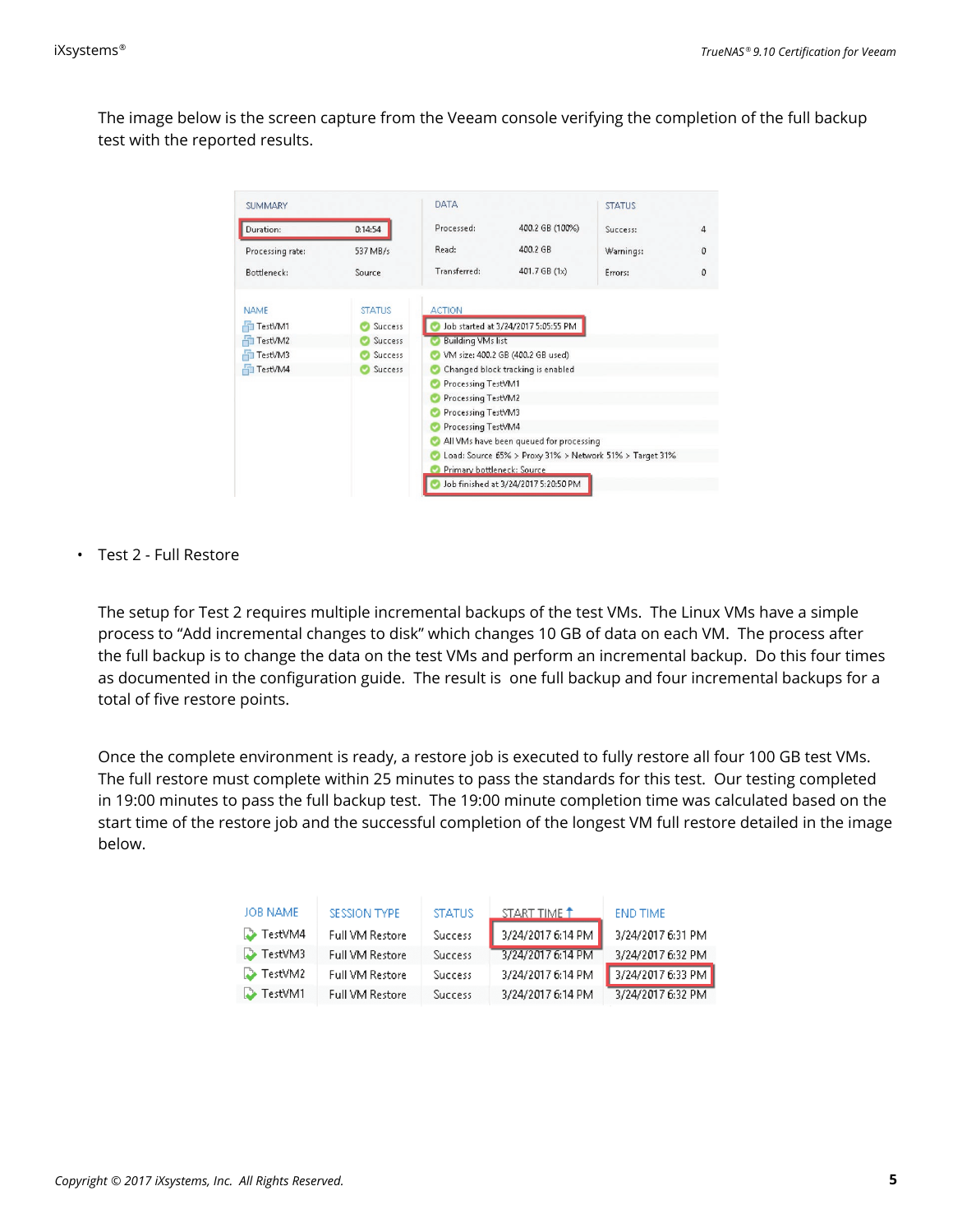• Test 3 - Synthetic Full Backup

The Synthetic Full Backup test requires a slight adjustment to the Windows 2012 R2 Server running the Veeam Backup and Recovery instances. The well-documented adjustment requires editing a Windows Server registry key using regedit.

Once this change is made, another incremental backup is run for the test. The full synthetic backup must complete with 50 minutes to pass the standards for this test. Our testing completed in 32:24 minutes which exceeds the requirement by 36.2% as shown in the Veeam console screen capture below.

| <b>NAME</b> | <b>STATUS</b>  | <b>ACTION</b>                                         | DURATI  |
|-------------|----------------|-------------------------------------------------------|---------|
| TestVM1     | <b>Success</b> | Job started at 3/27/2017 10:48:29 AM                  |         |
| TestVM2     | <b>Success</b> | <b>Building VMs list</b>                              | 0:00:04 |
| TestVM3     | <b>Success</b> | VM size: 400.2 GB (400.2 GB used)                     |         |
| TestVM4     | <b>Success</b> | Changed block tracking is enabled                     |         |
|             |                | Processing TestVM1                                    | 0:08:26 |
|             |                | Processing TestVM2                                    | 0:08:42 |
|             |                | Processing TestVM3                                    | 0:08:04 |
|             |                | Processing TestVM4                                    | 0:08:29 |
|             |                | All VMs have been queued for processing               |         |
|             |                | Synthetic full backup created successfully            | 0:23:15 |
|             |                | Using BR-F scale-out repository extent                |         |
|             |                | Load: Source 98% > Proxy 11% > Network 1% > Target 0% |         |
|             |                | Primary bottleneck: Source                            |         |
|             |                | Job finished at 3/27/2017 11:21:09 AM                 |         |

This link to the Veeam website explains the concept of the Synthetic Full Backup process. [https://helpcenter.veeam.com/docs/backup/vsphere/synthetic\\_full\\_hiw.html](https://helpcenter.veeam.com/docs/backup/vsphere/synthetic_full_hiw.html)

• Instant Recovery Test

The Instant Recovery Test ensures that the storage device is capable of temporarily running production workloads in an outage scenario. Under the covers, the same vPower NFS process is used with Veeam's On-Demand Sandbox and SureBackup, so this test ensures interoperability with these features.

The test uses the eight Windows Server VMs setup as part of the overall testing infrastructure. One of the eight VMs runs IOMeter with a predefined workload profile .ICF file provided by Veeam. IOMeter simulates a production workload while the instant recovery process runs. The profile configures IOMeter to perform random reads for both 4K and 64K block sizes.

The goal of the test is for the reported IOMeter response times to remain under 20 ms for both block sizes. In our tests, 4K block average latency was measured at 4.47 ms (77.65% better) and 64K block average latency was measured at 4.91 ms (75.45% better).